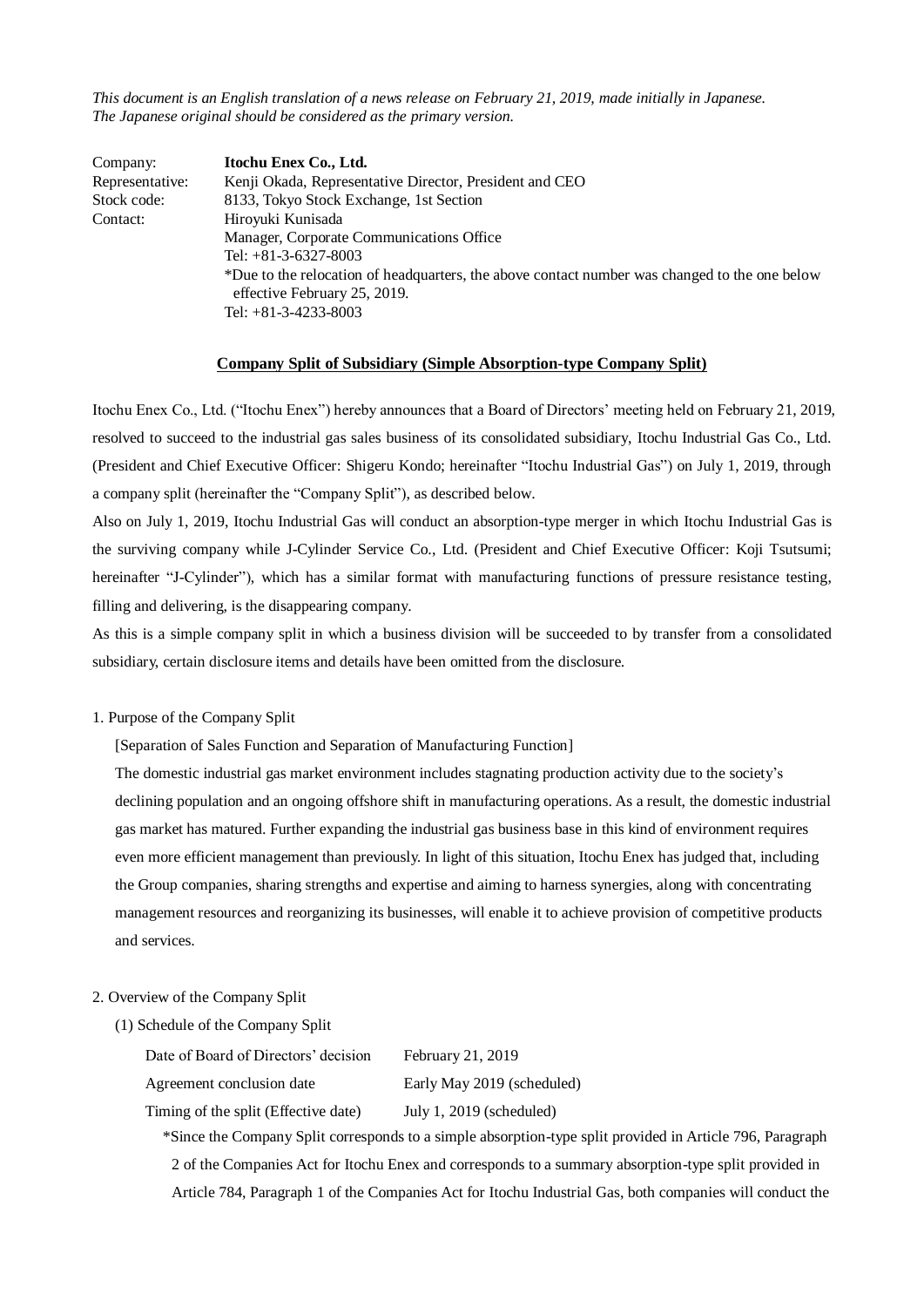absorption-type split without obtaining approval of absorption-type company split agreement at their general meetings of shareholders.

(2) Form of the Company Split

The Company Split is an absorption-type split with Itochu Industrial Gas as the splitting company and Itochu Enex as the succeeding company.

(3) Details of the Allocation in the Company Split

Since the Company Split will be conducted between the parent and its consolidated subsidiary, Itochu Enex does not plan to allocate shares or issue other consideration, with regard to the reorganization.

(4) Handling of Share Acquisition Rights and Bonds with Share Acquisition Rights in Relation to the Company Split

No items to report.

(5) Changes in Paid-in Capital in Relation to the Company Split

There are no changes in paid-in capital due to the Company Split.

(6) Rights and Obligations to Be Succeeded To

Itochu Enex will succeed to the assets, liabilities, and rights and obligations belonging to the business involved in the Company Split from Itochu Industrial Gas.

(7) Outlook for Performance of Obligations

Itochu Enex deems that there will be no problem in its outlook for performance of the obligations that it should bear in the Company Split.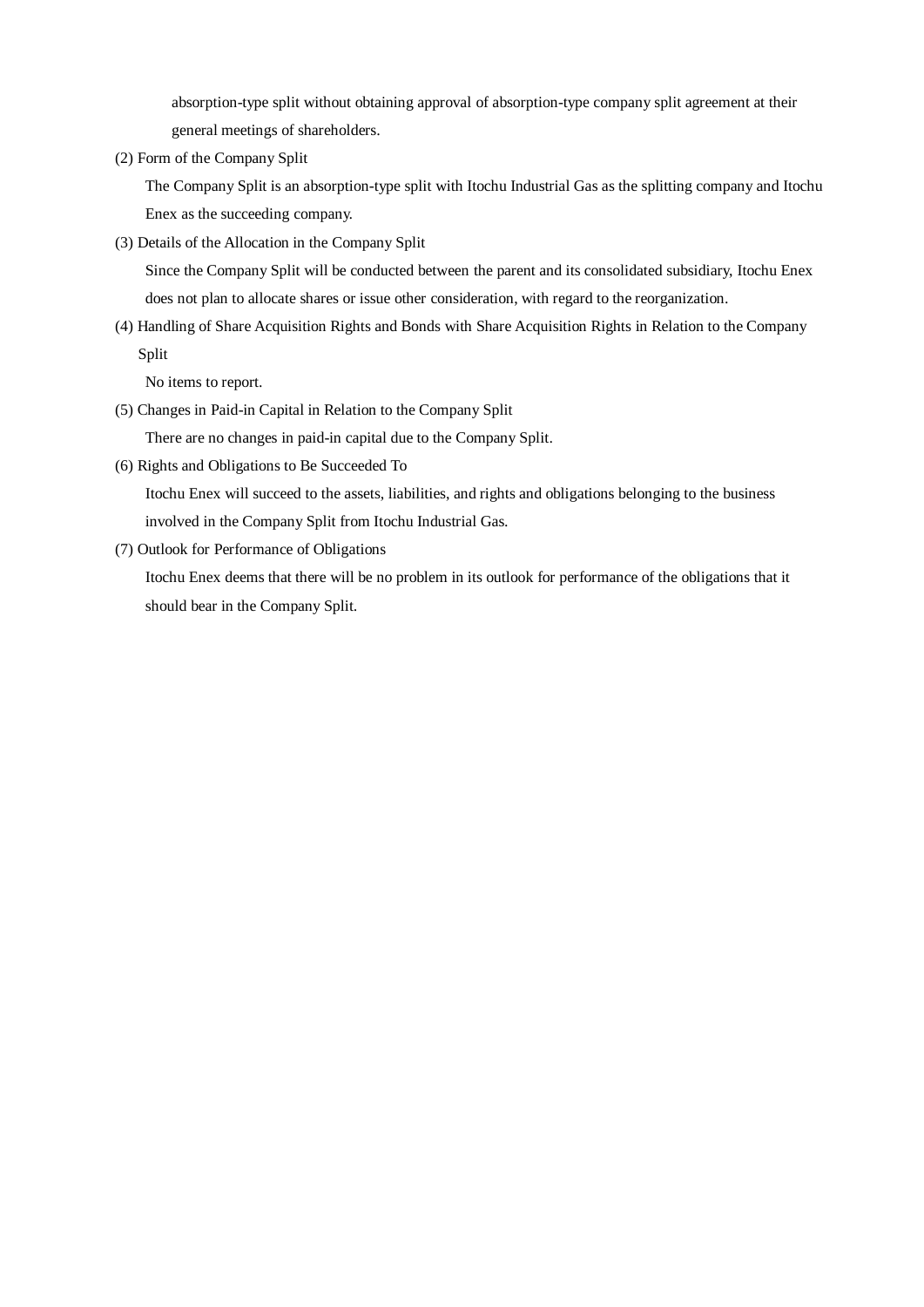# 3. Overview of the Companies in the Company Split

|                                              | Succeeding company                    |        | Splitting company                         |  |
|----------------------------------------------|---------------------------------------|--------|-------------------------------------------|--|
| Name                                         | Itochu Enex Co., Ltd.                 |        | Itochu Industrial Gas Co., Ltd.           |  |
| Location                                     | 2-10-1 Toranomon, Minato-ku, Tokyo    |        | 2-10-1 Toranomon, Minato-ku, Tokyo        |  |
| Representative                               | Kenji Okada, Representative Director, |        | Shigeru Kondo, President and Chief        |  |
|                                              | President and CEO                     |        | <b>Executive Officer</b>                  |  |
| <b>Business activities</b>                   | Sales of oil products and LPG,        |        | Industrial gas sales, Industrial gas      |  |
|                                              | Automotive businesses, Electric power |        | container pressure resistance testing and |  |
|                                              | business, Other peripheral businesses |        | filling business, Gas related equipment,  |  |
|                                              |                                       |        | etc.                                      |  |
| Paid-in Capital                              | ¥19,878 million                       |        | ¥115 million                              |  |
| Established                                  | January 28, 1961                      |        | October 13, 1918                          |  |
| Number of shares issued                      | 116,881,106 shares                    |        | 1,192,298 shares                          |  |
| Fiscal year-end                              | March 31                              |        | March 31                                  |  |
| Principal Shareholders and                   | <b>ITOCHU</b> Corporation             | 53.97% | 99.7%<br>Itochu Enex Co., Ltd.            |  |
| <b>Stake</b><br>Japan Trustee Services Bank, |                                       |        | Showa Denko K.K.<br>0.3%                  |  |
| (As of September 30, 2018)                   | Ltd. (Trust Account)                  | 4.56%  |                                           |  |
|                                              | The Master Trust Bank of              |        |                                           |  |
|                                              | Japan, Ltd. (Trust Account)           | 4.09%  |                                           |  |
|                                              | <b>Enex Fund</b>                      | 2.69%  |                                           |  |
|                                              | Japan Trustee Services Bank,          |        |                                           |  |
|                                              | 1.90%<br>Ltd. (Trust Account 9)       |        |                                           |  |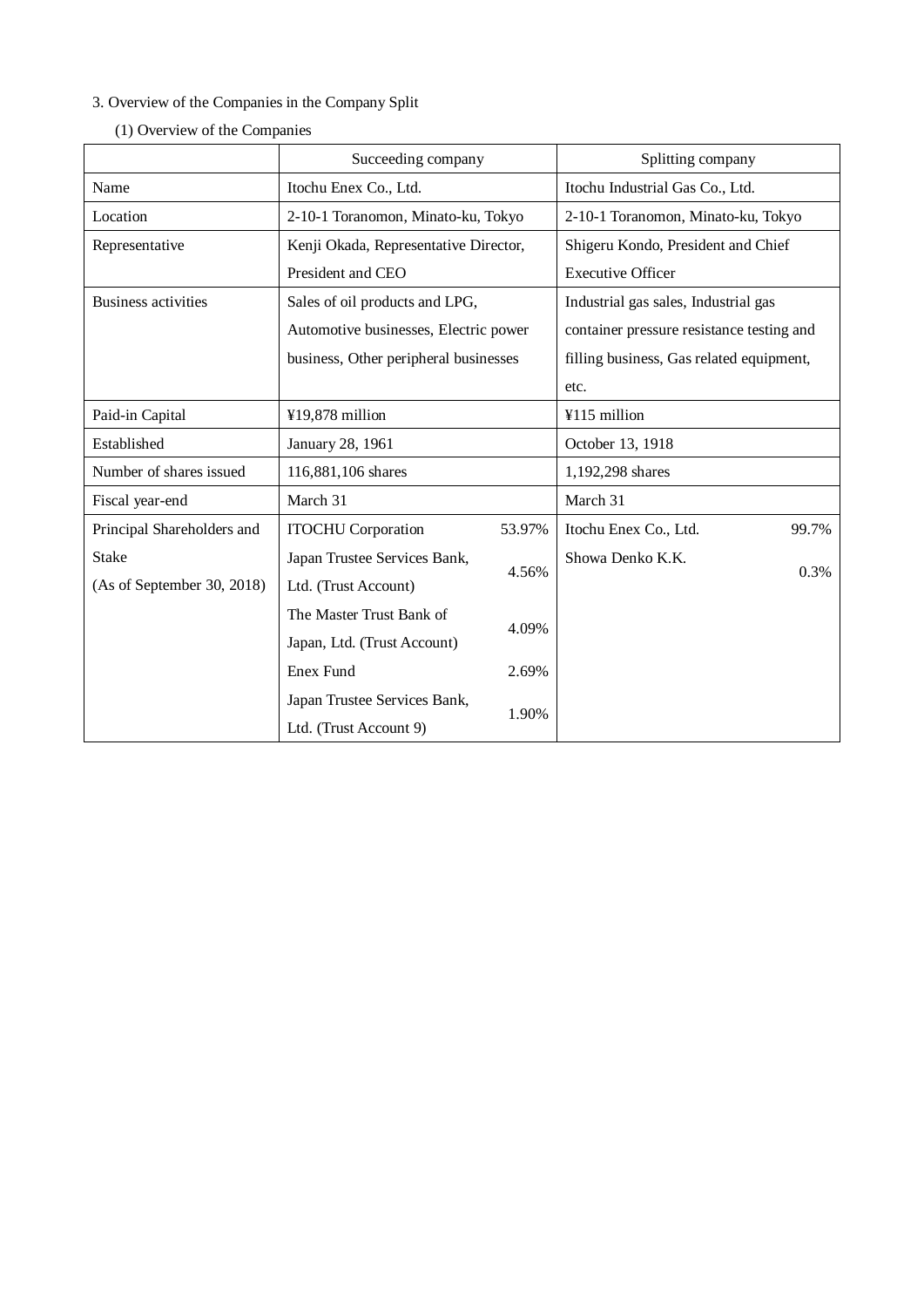(2) Financial Position and Operating Results

| Succeeding company (Itochu Enex Co., Ltd.)           |                    | Splitting company (Itochu Industrial Gas Co., Ltd.) |                  |
|------------------------------------------------------|--------------------|-----------------------------------------------------|------------------|
| Fiscal year ended March 31, 2018 (Consolidated/IFRS) |                    | Fiscal year ended March 31, 2018                    |                  |
|                                                      |                    | (Non-consolidated/Japanese GAAP)                    |                  |
| Total shareholders' equity                           | $¥116,104$ million | Total shareholders' equity                          | ¥3,297 million   |
| Total assets                                         | ¥382,621 million   | Total assets                                        | $45,531$ million |
| Shareholders' equity per                             |                    | Shareholders' equity per                            |                  |
| share                                                | ¥1,028.57          | share                                               | ¥2,765.21        |
| Revenue                                              | ¥744,767 million   | Net sales                                           | ¥7,289 million   |
| Profit from operating                                |                    | Operating profit                                    | ¥398 million     |
| activities                                           | $¥17,153$ million  |                                                     |                  |
| Profit before tax                                    | $¥19,169$ million  | Ordinary profit                                     | ¥444 million     |
| Net profit attributable to                           |                    | Profit                                              | ¥296 million     |
| Itochu Enex's shareholders                           | $¥11,025$ million  |                                                     |                  |
| Basic earnings per share                             |                    | Earnings per share                                  |                  |
| attributable to Itochu                               | 497.63             |                                                     | ¥247.96          |
| Enex's shareholders                                  |                    |                                                     |                  |

4. Overview of the Business Division to Be Split Off

(1) Overview of the Business to be Split Off

Industrial gas-related business (Gas sales and sales of related instruments, etc.)

(2) Financial Results of the Division to be Succeeded To (Fiscal year ended March 31, 2018)

Net sales ¥7,289 million